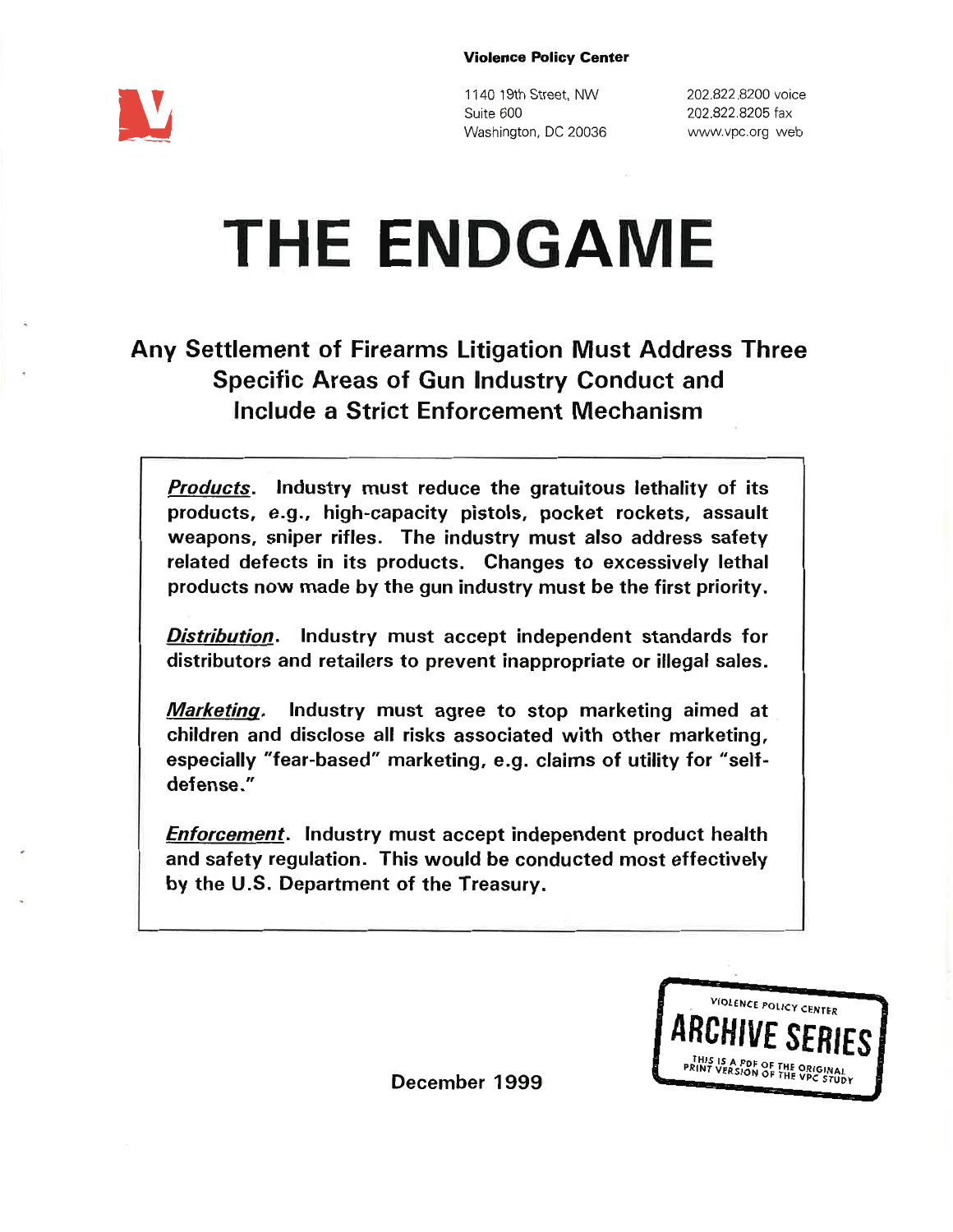The Violence Policy Genter is a national non-profit educational organization that conducts research and public education on firearms violence and provides information and analysis to policymakers, journalists, grassroots advocates, and the general public. The Center examines the role of firearms in America, analyzes trends and patterns in firearms violence, and explores new ways to reduce firearm-related death and injury.

This report was funded with the support of The Center on Crime, Communities & Culture of The Open Society lnstitute, The George Gund Foundation, The Joyce Foundation and The John D. and Catherine T. MacArthur Foundation.

Past studies released by the Violence Policy Center include:

- a Cashing in on the New Millennium: How the Firearms lndustry Exploits Y2K Fears to Sell More Guns (December 1999)
- Firearms Production in America-1999 Edition (November 1999)
- When Men Murder Women: An Analysis of 1997 Homicide Data (October 1999)
- Gold Medal Gunslingers: Combat Shooting Targets the Olympic Games (July 1999)
- One Shot, One Kill: Civilian Sales of Military Sniper Rifles (May 1999)
- Start'Em Young: Recruitment of Kids to the Gun Culture (April 1999)
- License to Kill, and Kidnap, and Rape, and Drive Drunk... (March 1999)
- Who Dies?-A Look at Firearms Death and Injury in America (February 1999)
- Making a Killing: The Business of Guns in America (January 1999)
- Young Guns: How the Gun Lobby Nurtures America's Youth Gun Culture (March 1998)
- Target America: Can the Flood of Foreign Assault Weapons Be Stopped? (March 1998)
- Where Did You Get That Statistic?-A Firearms and Firearms Violence Bibliography and Research Guide for Advocates Working to Reduce Firearms Violence (February 1998)
- That Was Then, This is Now: The NRA and the Gun lndustry Talk About Assault Weapons-From Both Sides of Their Mouths (December 1997)
- Joe Camel With Feathers: How the NRA with Gun and Tobacco lndustry Dollars Uses /fs Eddie Eagle Program to Market Guns to Kids (November 1997) a
- Cease Fire: A Comprehensive Strategy to Reduce Firearms Violence (Revised, October <sup>1</sup>997) a
- Kids Shooting Kids: Stories From Across the Nation of Unintentional Shootings Among Children and Youth (March 1997) a
- Gun Shows in America: Tupperware@ Parties for Criminals (July 1996) a

Violence Policy Center 1140 19th Street, NW Suite 600 Washington, DC 20036

202-822-8200 phone 202-822-8205 fax www,vpc,org web

@ December 1999 Violence Policy Center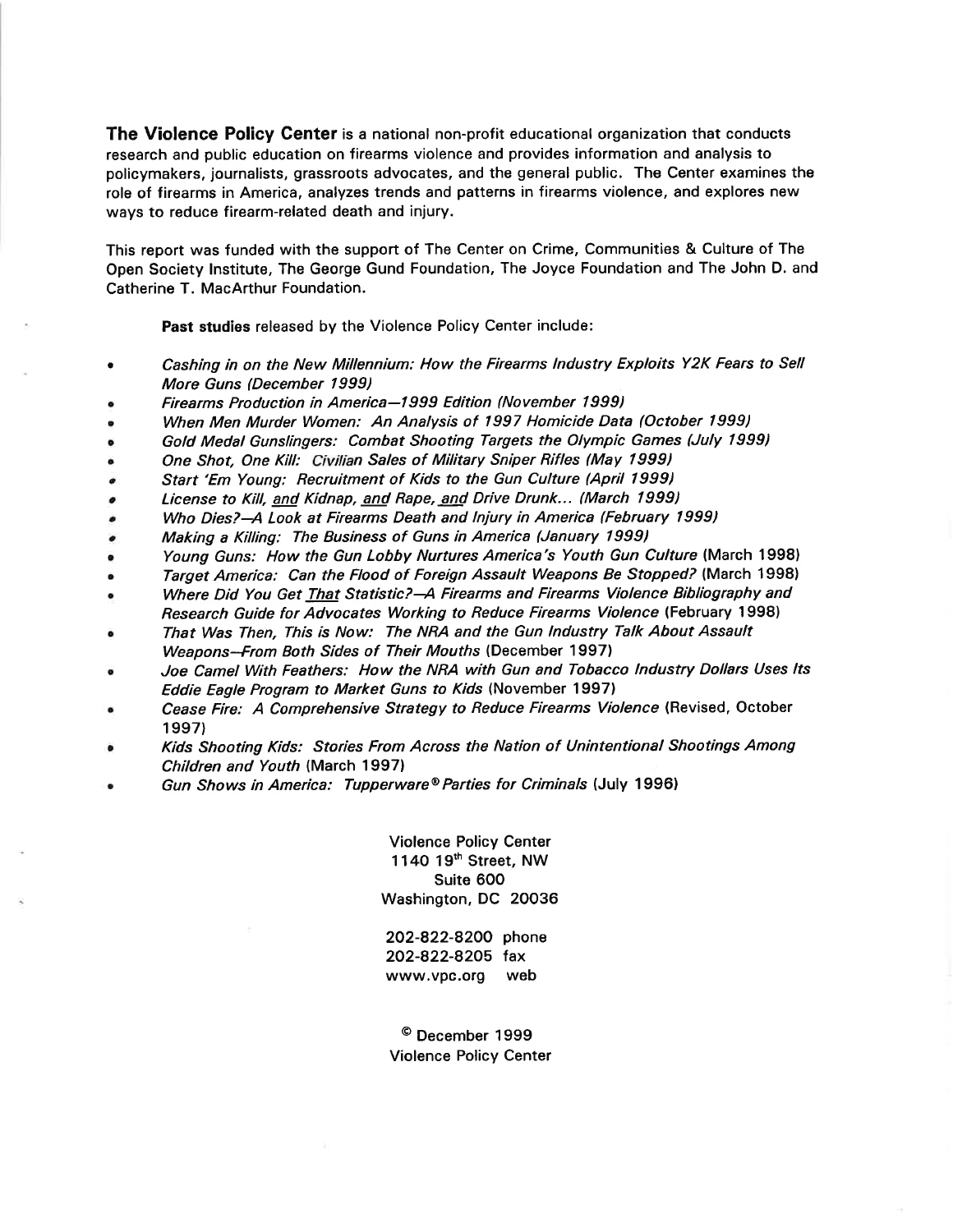## **Introduction**

America's gun violence problem stems directly from the fact that the gun industry remains virtually the last unregulated manufacturer of a consumer product. Although firearms claim more than 30,000 lives every year-far more than all other household and recreational products combined-the industry that manufactures this deadly consumer product remains unregulated.

Three major areas of conduct by the firearms industry must be thoroughly addressed if a settlement of lawsuits filed by major cities is to succeed in having a significant effect in reducing gun violence. ln addition, there must be an effective enforcement mechanism to ensure industry compliance.

## l. The Products the Gun Industry Produces

## A. Stop lnnovating for Lethality

## Example: Higher-Caliber, Higher-Capacity, Ultra-Concealable Semiautomatic Pistols

America's gun problem is primarily a handgun problem. Handguns exact an inordinate toll on American lives. The vast majority of gun death and injury-in homicides, suicides, and unintentional shootings-is carried out with easily concealable pistols and revolvers. Over the last three decades the gun industry has worked to enhance the lethality of handguns. The handgun market experienced a dramatic shift in 1987 when semiautomatic pistols overtook revolvers as the most popular type of handgun. This had the effect of increasing the capacity of the average handgun from six rounds to 15 rounds.<sup>1</sup> In addition, manufacturers are increasing the concealability of pistols. The average caliber of handgun also increased. Now the industry is combining concealability with increased caliber in a new breed of handgun: the "pocket rocket."

<sup>&</sup>lt;sup>1</sup> Magazine capacity was limited by statute in 1994 to 10 rounds. Please see highcapacity ammunition magazine section on next page on how such magazines remain commonly available.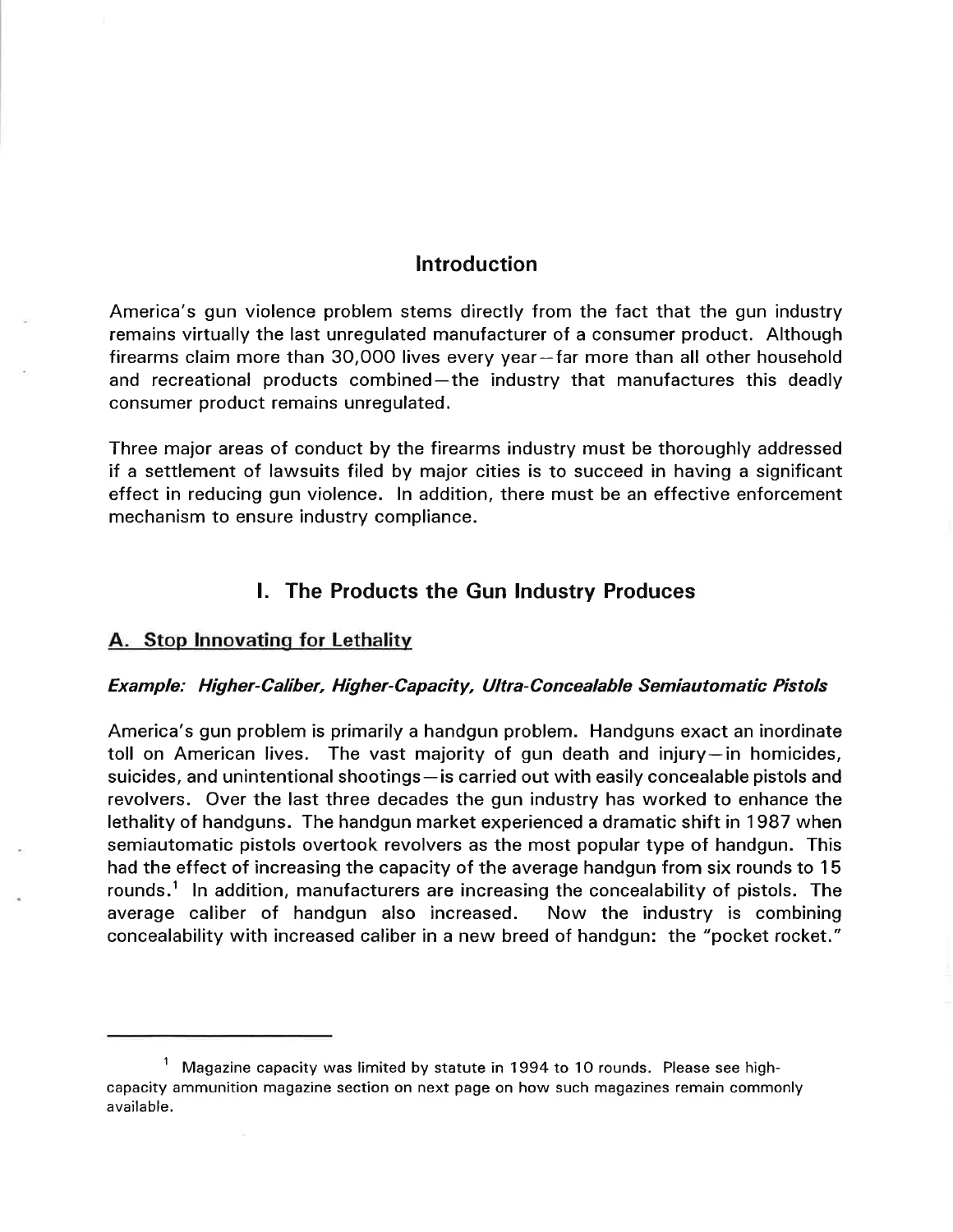

"Glock's New Pocket Rocketsl," Guns & Ammo, January 1996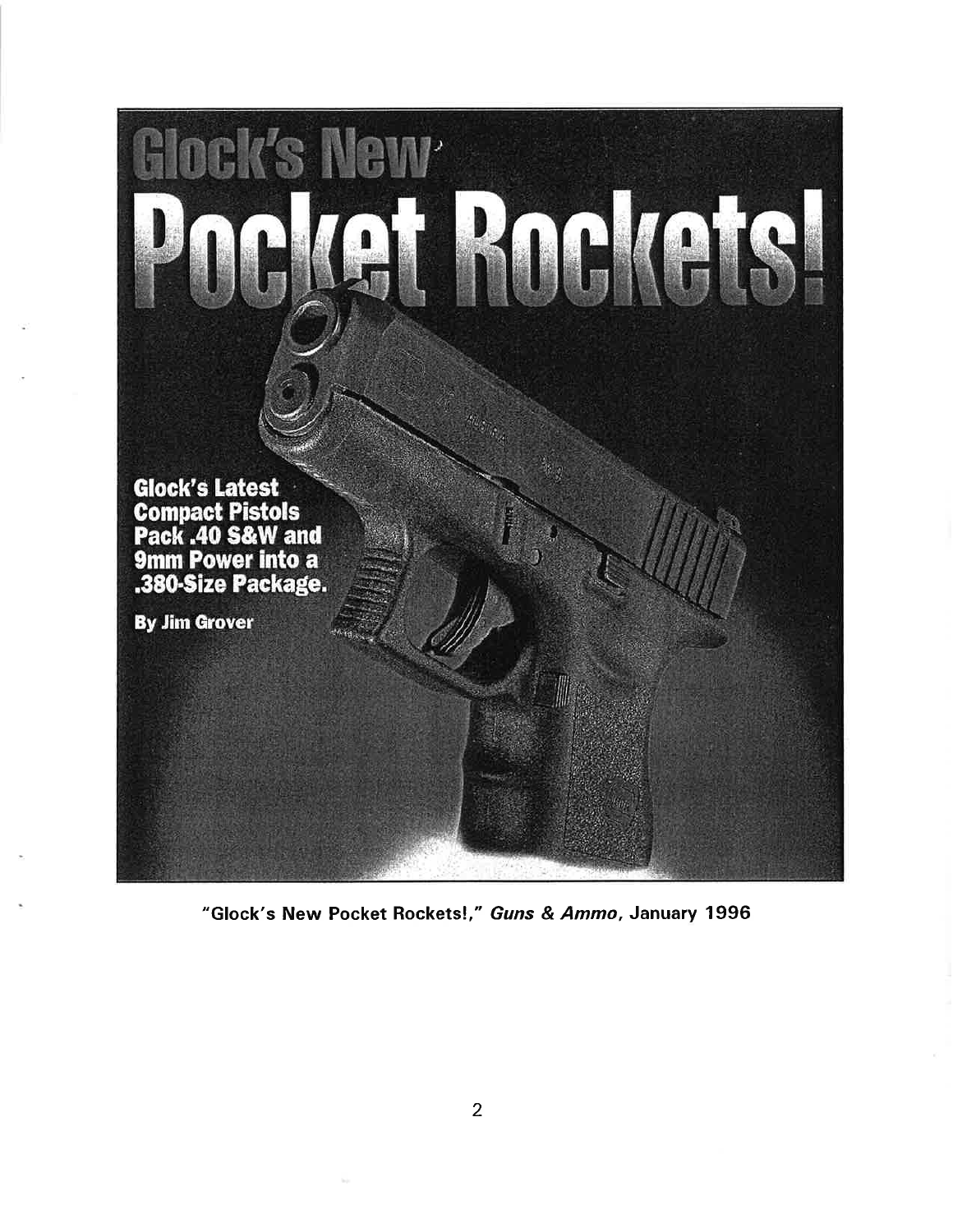## Example: 5O Caliber Sniper Rifles

The latest, and perhaps most lethal, innovation of the gun industry is the introduction of high-caliber sniper rifles onto the civilian market. Originally designed for military use, the weapon was deployed in the 1991 Persian Gulf War to destroy lraqi light armored vehicles, missiles, and artillery at very long range. Despite the fact these weapons are ideal tools for terrorists and assassins, they are now freely available in gun shops across America and are subject only to the restrictions that currently apply to bolt-action hunting rifles. One must be 18 years old and not be prohibited from possessing firearms based on a criminal record or history of mental instability.

## Example: Lethality Enhancing Accessories

Manufacturers should design their products in ways that discourage or prevent the attachment of lethality enhancing accessories such as laser sights, trigger activators, and silencers. Some manufacturers sell, or have sold, models equipped with laser sights or threaded barrels for the easy attachment of silencers.

## B. Stop the Manufacture and Sale of Banned Products

## Example: Assault Weapons

Although assault weapons were banned from production in 1994, the gun industry continues to produce and sell these products. The industry has made slight changes in the design of such notorious assault weapons as the TEC-9 (now the AB-1O) and the Colt AR-15 (now the Colt Match Target or Bushmaster XMl5 Series) and continues to make and sell these weapons. ln addition, a flood of imported "sporterized" assault weapons continues to add to America's arsenal of military style firearms.

#### Example: High-Capacity Ammunition Magazines

Like assault weapons, the production of high-capacity ammunition feeding devices capable of holding more than 1O rounds was banned in 1994. However, prior to the ban taking effect, manufacturers stockpiled hundreds of thousands of high-capacity magazines. ln addition to these domestic "grandfathered" high-capacity magazines, the importation of pre-ban high-capacity magazines from around the world continues. ln addition, some manufacturers such as Taurus and lntratec continue to manufacture high-capacity pistols equipped with 15- or even 32-round "pre-ban" magazines.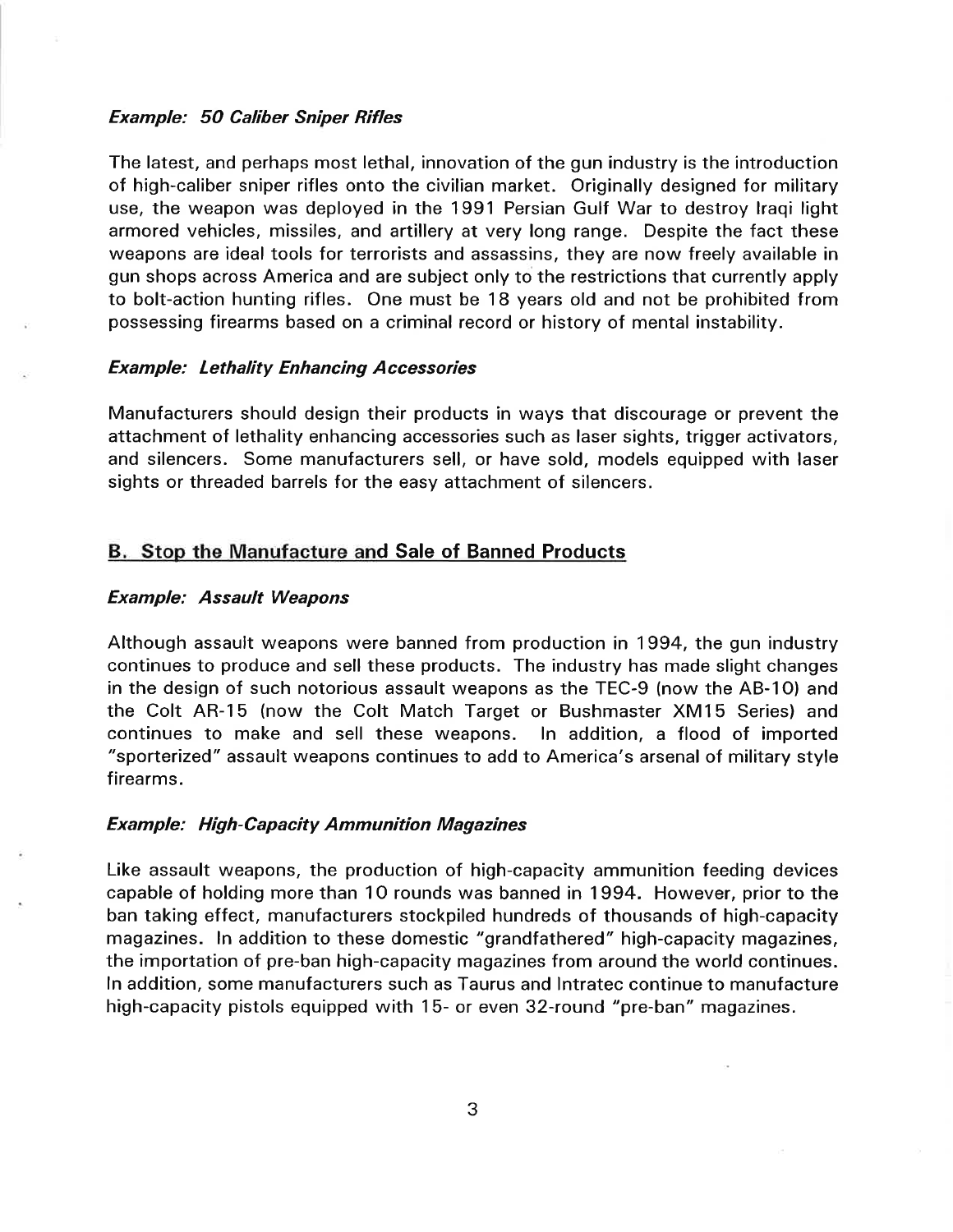

Advertisement, Intratec, American Firearms Industry, January 1997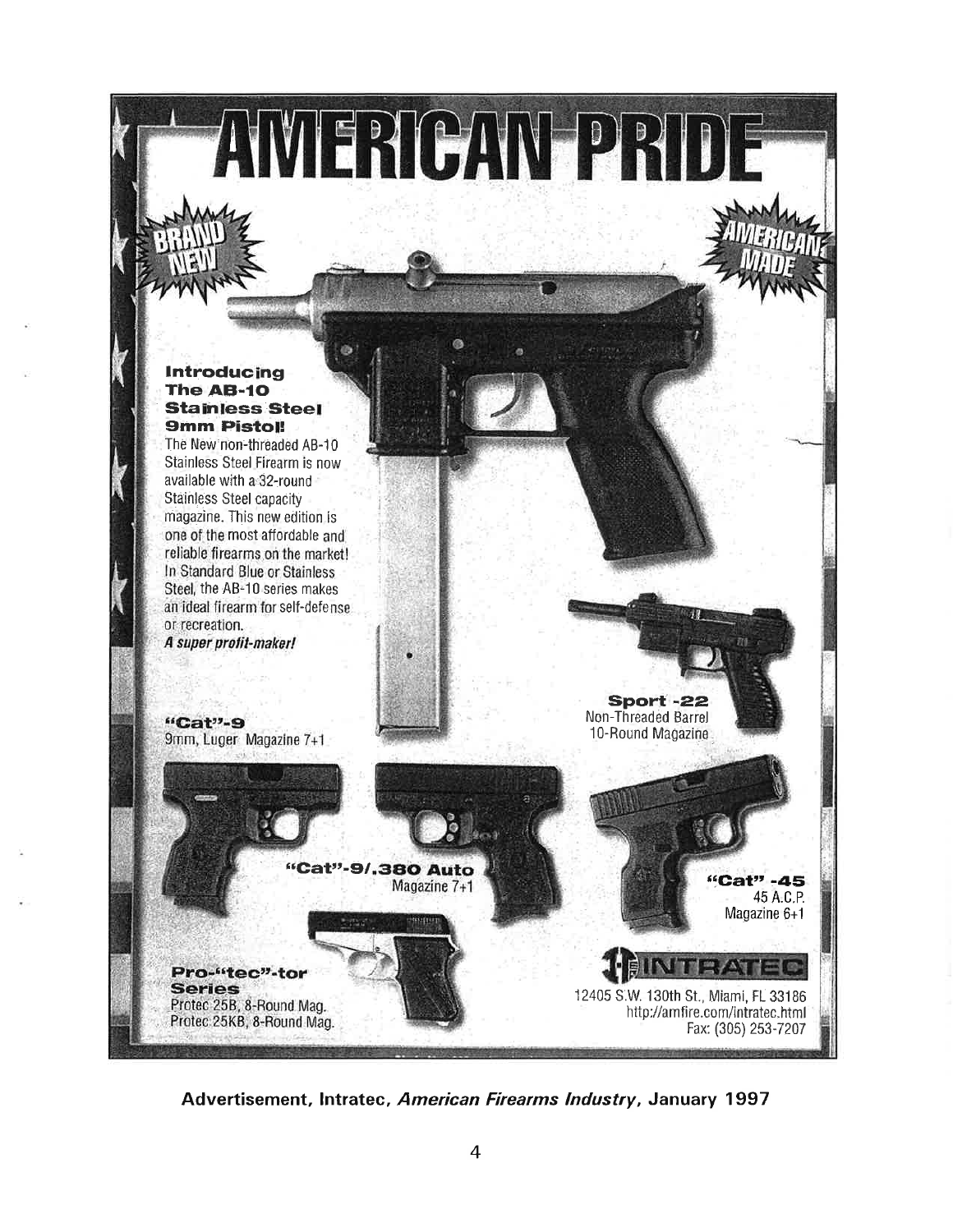## C. Be Accountable for Product Defects

#### Example: Firearms with Known Safety Defects

There are many examples of firearms in the hands of consumers that contain design or manufacturing defects which cause serious death and injury. Sturm, Ruger & Company's Old Model single action revolver<sup>2</sup> has been associated with more than 600 deaths and serious injuries caused by accidental discharges.<sup>3</sup> Despite Ruger's knowledge of the defect in the design of the Old Model, $4$  the company still refuses to issue a recall of the guns. The Ruger Old Model is only one example of many firearms now in the hands of consumers that contain serious safety-related defects. The industry must agree to recall products with safety-related defects and develop systems to identify and quickly remedy future safety-related problems.

These are just a few examples of conduct related to product design and manufacture that adds to America's severe gun violence problem. Changing these product-related practices should be the first priority of any settlement.

 $4$  In 1979, the Supreme Court of Alaska upheld an award of punitive damages in a case in which a .41 Old Model single action revolver that the plaintiff was loading slipped out of his hands. When he tried to catch the gun it fired, causing serious injury to his leg. The court's opinion stated that "[the] manufacturer knew that its product was defectively designed and that injuries and deaths had resulted from the design defect, but continued to market the product in reckless disregard of the public's safety...." Sturm, Ruger & Co., Inc. v. Day, 594 P. 2d 38, 47 (1979).

<sup>2</sup> "Wild West Legacy: Ruger Gun Often Fires if Dropped, But Firm Sees No Need for Recall," Wall Street Journal, (June 24, 1993).

 $3$  The frailties of the design of the Old Model are acknowledged even in the gun press. In a review of Ruger's new "Vaquero" revolver in the October 1993 edition of *Handguns*, the Vaquero's firing mechanism was described as being identical to that currently used in Ruger's updated "Blackhawk" (as the Old Model single action is commonly known) which incorporates a transfer bar safety device. The article explained, "With the original...Blackhawks made before 1973, the firing pin can come into contact with the cartridge primer if the hammer receives a sharp blow. Should this revolver accidentally be dropped, there is a strong possibility that it will land on its hammer, causing the gun to discharge."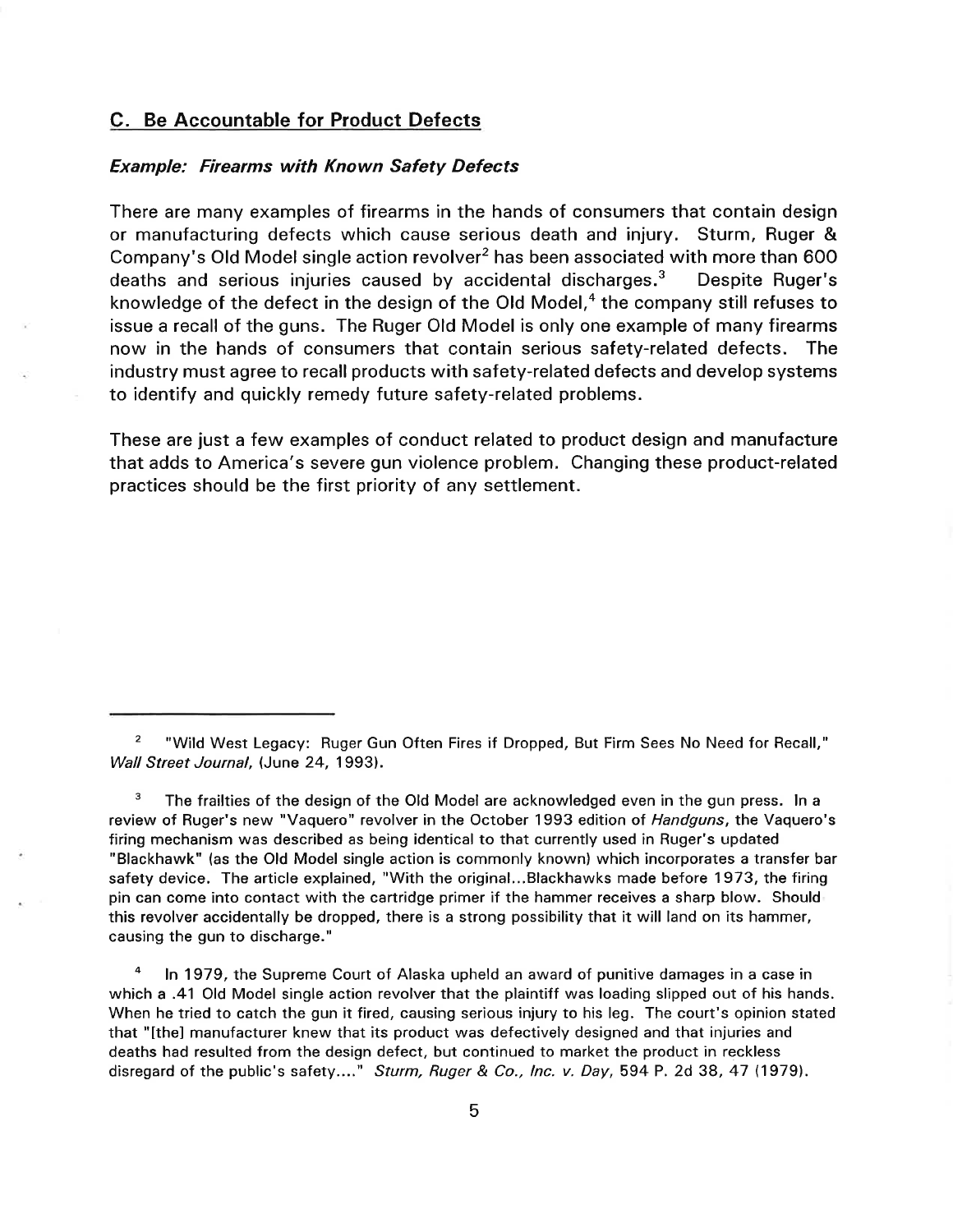## ll. Gun lndustry Distribution Methods

## A. Stop Sellinq to Non-Storefront Dealers

#### Example: "Kitchen-Table" Dealers

Manufacturers should include in their distribution agreements with wholesalers provisions prohibiting sales to non-stocking, "kitchen-table" gun dealers. Such dealers usually sell guns directly out of their homes. Many of these dealers may be out of compliance with relevant state and local zoning and tax laws. ln the early 199Os, the Bureau of Alcohol, Tobacco and Firearms (ATF) documented the role that kitchen-table dealers play in supplying guns to criminals. ATF's Project Detroit identified 13 federal firearms licensees who were knowingly supplying firearms to criminals in the Detroit metropolitan area. Of those 13, eight were "kitchen-table" dealers.

#### Example: Dealers Who Sell At Gun Shows

Manufacturers should also include in their distribution agreements with wholesalers provisions prohibiting sales to dealers who sell at gun shows. Some manufacturers already include such prohibitions in their distributor agreements. The problems associated with gun shows are well documented and the climate created by competition from unlicensed "hobbyists" encourages dealers to engage in illegal sales.<sup>5</sup> Furthermore, federal licensees are prohibited from obtaining a dealer's license solely for the purpose of doing business at a gun show. To aid enforcement of this requirement, manufacturers and distributors should require that dealers provide <sup>a</sup> photograph of their storefront, a requirement that many distributors already enforce.

## B. Establish Svstems to ldentify "Bad Apple" Dealers

### Example: Monitor the Volume of Tracing Reguests Received for Individual Dealers

Manufacturers should establish a monitoring system to identify distributors and dealers to which a significant number of crime guns are traced. Since manufacturers are the first point of contact for crime gun traces, they are in a good position to keep records that will help to identify distributors and dealers that regularly transfer guns traced to crime scenes. Manufacturers should also monitor buying patterns for specific classes

 $5$  See e.g. Violence Policy Center, Gun Shows in America: Tupperware Parties for Criminals (1996), and U.S. Department of Justice, U.S. Department of the Treasury, and Bureau of Alcohol, Tobacco and Firearms, Gun Shows: Brady Checks and Crime Gun Traces, January 1999.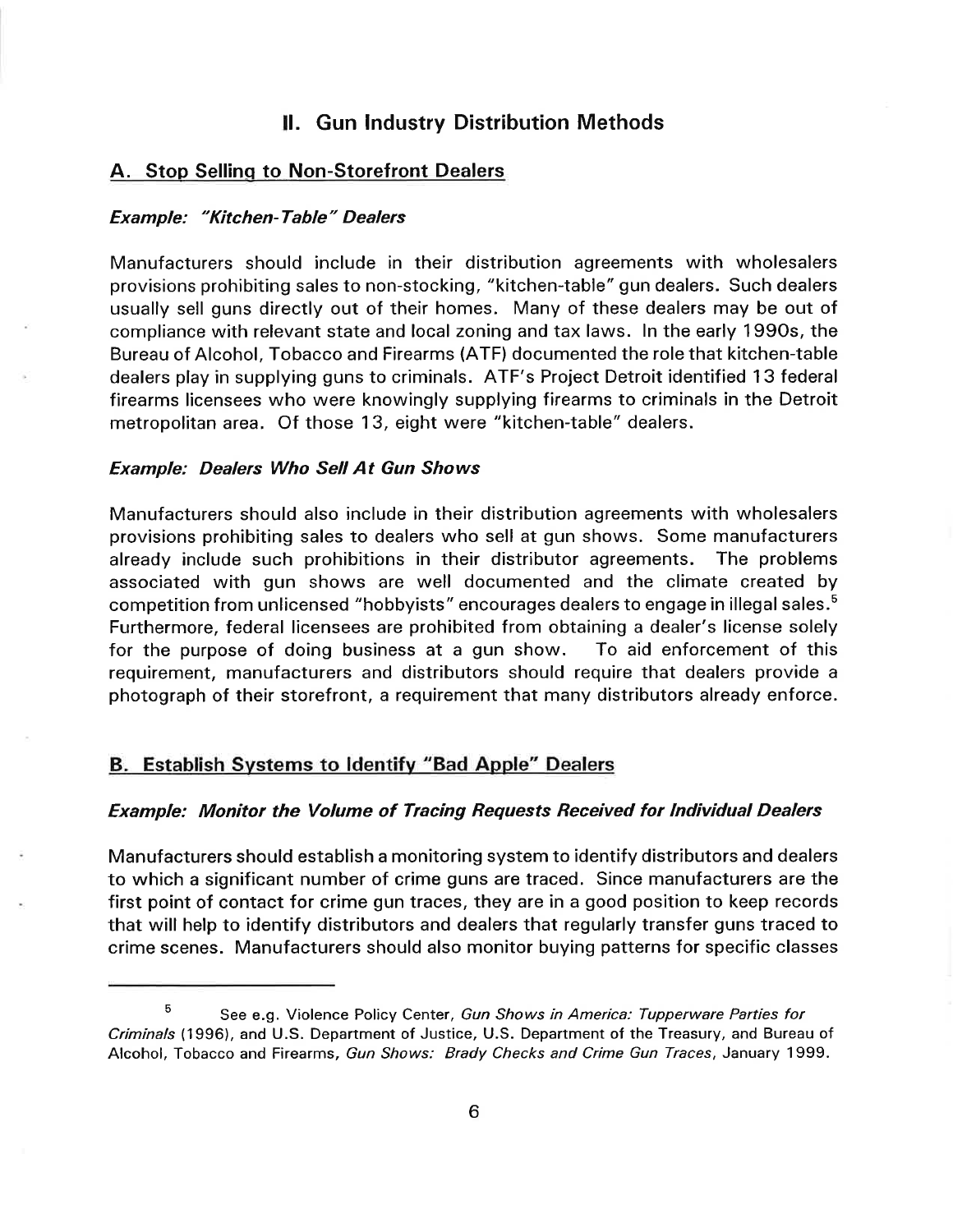and models of firearm to identify suspicious buying patterns, e.g. a distributor buys hundreds of lntratec assault pistols at one time. Manufacturers should agree to terminate distributors and dealers where there is'evidence that they are knowingly or negligently supplying guns to the criminal market or to underage buyers.

## C. Ensure That Dealers Are in Compliance With Federal and Local Laws

## Example: Require Proof of Federal, State, and Local Licenses for Each Sale

Federal law requires that dealers comply with all relevant state and local laws. This relatively recent requirement stems from research done in the early 1990s demonstrating that a significant proportion of licensed gun dealers were operating out of their homes, not in compliance with state and local zoning, tax, or business licensing laws, and unknown to local law enforcement. Manufacturers should reinforce the federal law by selling only to distributors that require all dealers purchasing from them to provide a signed copy of the dealer's Federal Firearms License, a copy of a state sales tax permit, and proof of a state and local business license. These are requirements already enforced by many distributors.

## lll. Gun lndustry Marketing Practices

## A. Stop Marketing Targeted at Vulnerable Populations

#### Example: Marketing to Children

Firearm manufacturers should immediately cease marketing campaigns aimed at children. Several manufacturers regularly advertise firearms, including handguns, in publications designed for juveniles such as the Future Farmers of America's New Horizons and *Insights*, the National Rifle Association's magazine for junior members under age 20. Such advertising is common despite the fact that it is illegal for juveniles under the age of 18 to possess handguns, and no one under the age of 21 may purchase a handgun from a gun dealer.

#### Example: Fear-based Marketing

The firearms industry should also immediately cease marketing campaigns designed to induce fear. Examples of such fear-based marketing strategies include the recent effort by the gun industry to use fear of social disruption caused by the Y2K computer bug to drive up gun sales. The gun industry should also cease marketing practices based on unverifiable claims that handguns have utility for self-defense.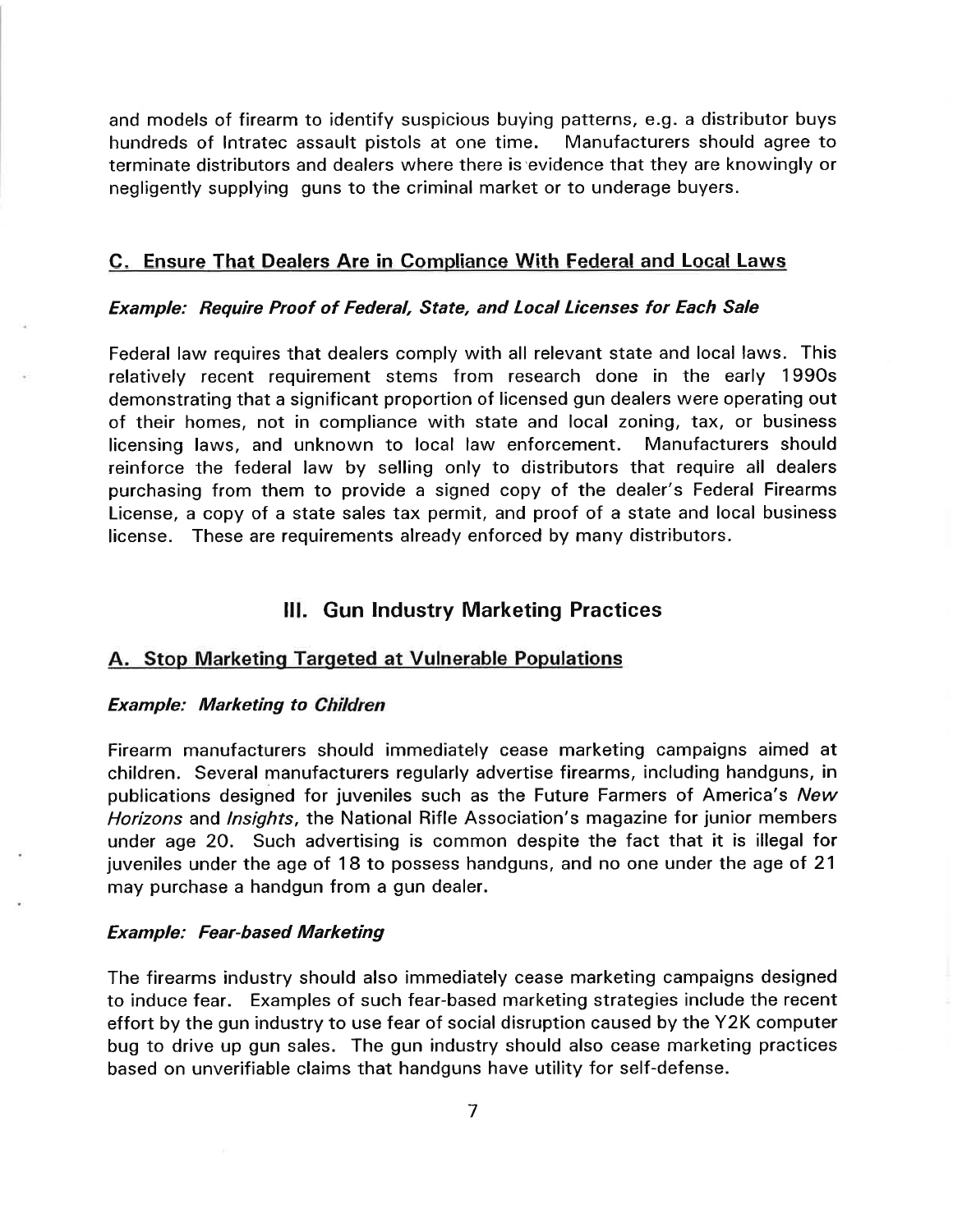#### **HARRINGTON X** \* RICHARDSON®

SIDEKICK<sup>®</sup> REVOLVER 929

he need for a quality "First Time" 22 Ir. revolver never went away' but somehow the product offerings did. If you have been looking for a clean, neat package to get off to a good start in handgun shooting, Harrington & Richardson<sup>®</sup> has done something to satisfy vour demand.

THE RIGHT WAY TO GET STARTED IN HANDGUNNING

The 929 Sidekick<sup>\*</sup> is a 9-shot swing-out cylinder 22 lr. revolver with fixed sights, a square butt frame, a transfer bar safety system and a high polish, hor blue finish. That's not a bad start but it also includes an Uncle Mikes® Sidekick® ballistic nylon holster, a lockable plastic storage case and a sample size of TETRA\* gun oil and grease. The grips are of laminated hardwood with a rich cinnamon finish and nickel H&R 1871 medallions.

high quality steels and select hardwoods. You don't have to worry about any die cast aluminum or pot metals failing under



a lifetime of use. You'll also find an American-owned company standing right behind it, with a repair policy that will last as long as you own it, if the problem is a result of a defect in materials or workmanship.

The Model 929 Sidekick is one package, one purchase that gets you into handgun shooting with all the right stuff, the first time.

> See your Harrington & Richardson Gold Star Dealer to order the Harrington & Richardson Model 929 Sidekick<sup>®</sup>. Or write to us for more information:

> > H&R 1871, Inc., **Industrial Rowe** Gardner, MA 01440



**HAUDIOST** 

You'll also

owning your

like all Harrington & Richardson

products it's made in New England

with pride, American craftsmanship, Scolars is a registered tradematik of Microal's of Origion and wicked and in Kelose by NAR 1871.

feel good about

#### InSights wants to hear from you! Send your comments to: Editor, InSights, 11250 Waples Mill Rd., Fairfax, VA 22030-9400.

#### **PLANNING FOR PERRY** Dear Editor:

I am thinking about attending the National Matches at Camp Perry, Ohio, this year. It will be my first time. Can you send me information on entering? I am 14 and plan to shoot smallbore. Also, are the dates set yet?

Marian Bonner Toledo, OH

#### Dear Marian:

Tentative dates are July 24-26 for smallbore three-position and July 27-August 1 for smallbore prone. Programs and entry cards will be available June 1. Write the NRA Competitions Division, 11250 Waples Mill Rd., Fairfax, VA 22030-9400 to request a copy of the 1997 National Rifle and Pistol Cham-

pionships program. Be sure to indicate the phase desired: pistol, smallbore rifle, or highpower rifle.



#### **WANTS TO COMPETE** Dear Editor:

I am 15 years old and an NRA junior member. I would like to start competing in highpower and smallbore matches. I own a Remington Model 788 chambered in .308 Win. This rifle has an 18-inch barrel. I also have an AK-type rifle with a 20-inch barrel, chambered in 7.62 mm. My .308 is equipped<br>with a Bushnell 4X-12X scope. Please send me information about how I can enter these competitions. **Aaron Neofotistos** Dracut, MA

Dear Aaron: We will send you a sample copy of Shooting Sports USA, which will help you find a match in your area. Call or write the contactname listed for that match to obtain Continued on page 18

InSIGHTS . APRIL 1997

Advertisement, Harrington & Richardson, *InSights*, April 1997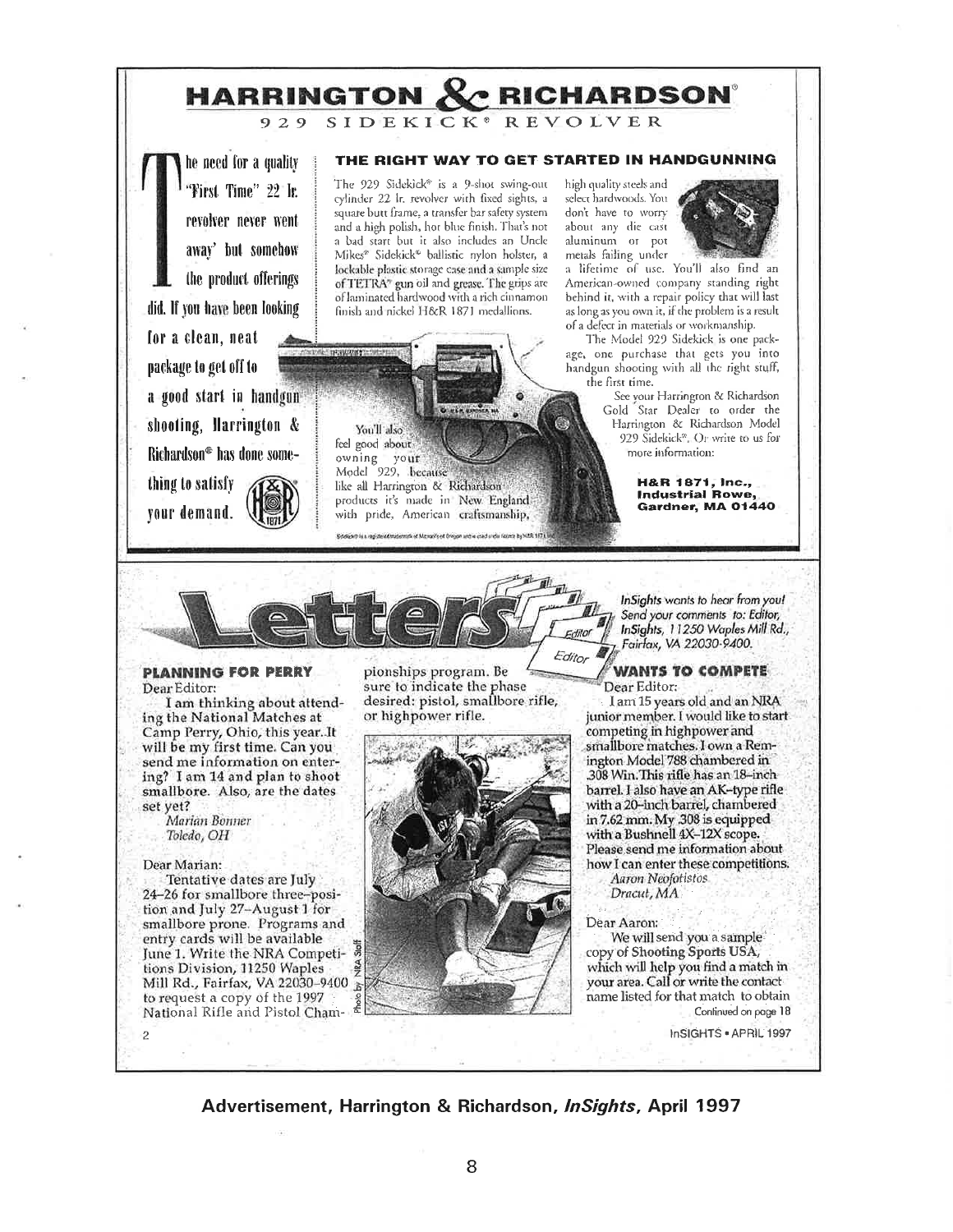

Advertisement, Bushmaster, S.H.O.T. Business, August 1999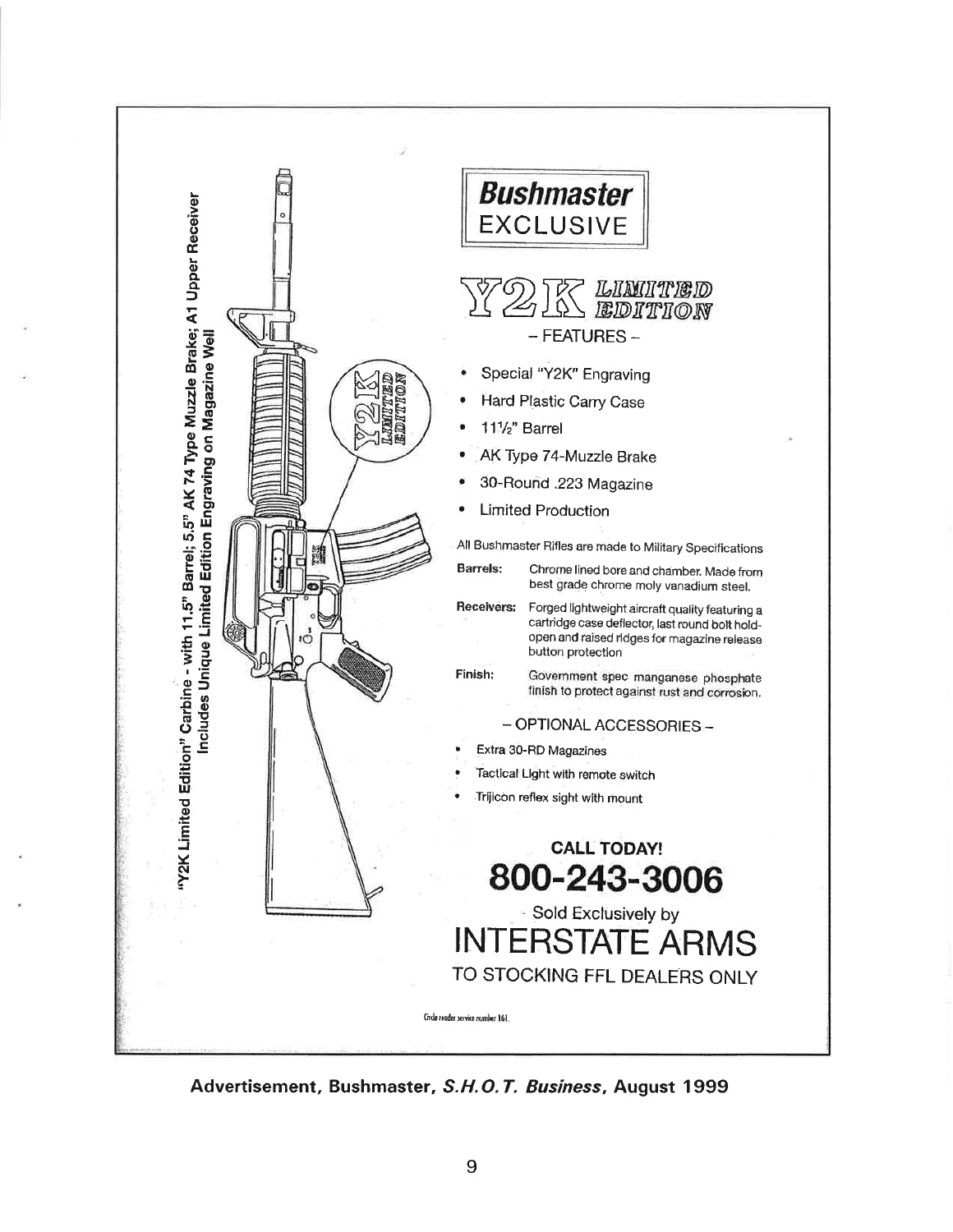## lV. Effective Enforcement Mechanisms

b.

The key to the success of any settlement will be the continuing existence of an effective and vigorous federal enforcement mechanism. ldeally, the entire industry would be subject to federal product health and safety oversight by the Department of the Treasury, the agency most familiar with the firearms industry and its products and practices. Such an approach is embodied in the "Firearms Safety and Consumer Protection Act" { H.R. 920 and S. 534). Short of federal jurisdiction, enforcement must be undertaken by a monitor independent of the gun industry and controlled by a government authority. ln any case, supervision must move beyond mere pro forma licensing and paper regulation of industry members to substantive review of products.